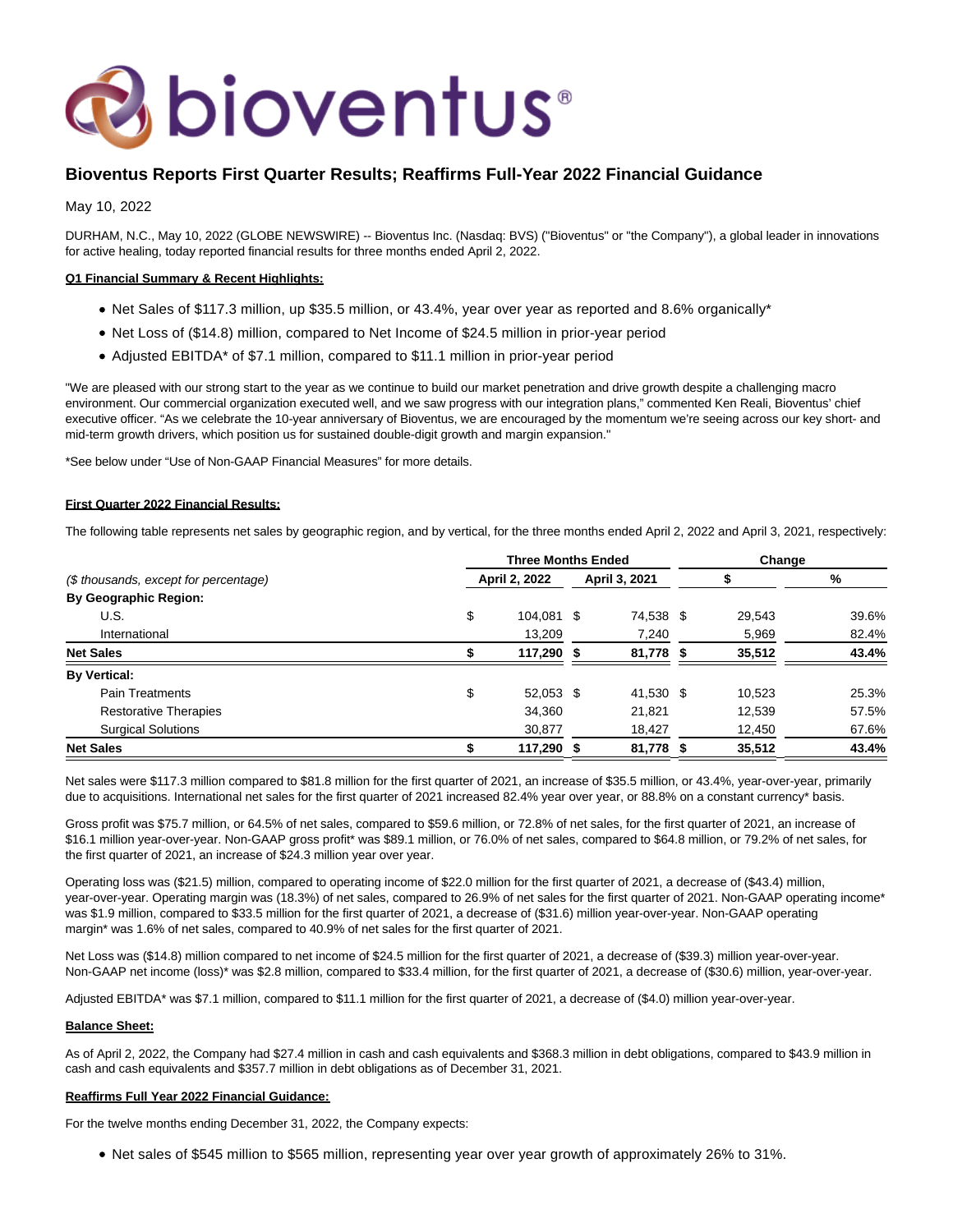Adjusted EBITDA\* of \$94 million to \$107 million, compared to \$80.8 million for the year ended December 31, 2021.

The Company does not provide U.S. GAAP financial measures, other than net sales, on a forward-looking basis because the Company is unable to predict with reasonable certainty the impact and timing of acquisition related expenses, accounting fair-value adjustments, and other reconciling items without unreasonable efforts. These items are uncertain, depend on various factors, and could be material to the Company's results computed in accordance with U.S. GAAP.

The Company is not providing guidance for adjusted diluted earnings per share due to the uncertainty of the timing for its potential CartiHeal acquisition, but will provide guidance after completion of any acquisition.

The Company's guidance reflects its current expectations regarding the impact of COVID-19 on its business. The severity and duration of the COVID-19 pandemic are outside of the Company's control and, given the uncertain nature of the pandemic, could cause the Company's future operating results to be different from our current expectations, particularly if the impact of the pandemic worsens.

**Presentation:** This press release presents historical results, for the periods presented, of Bioventus Inc., including Bioventus LLC, the predecessor of Bioventus Inc. for financial reporting purposes.

### **First Quarter 2022 Earnings Conference Call:**

Management will host a conference call to discuss the Company's financial results and provide a business update, with a question and answer session, at 8:30 a.m. Eastern Time on May 10, 2022. Those who would like to participate may dial 844-945-2085 (442-268-1266 for international callers) and provide access code 1795461.

A live webcast of the call and any accompanying materials will also be provided on the investor relations section of the Company's website at [https://ir.bioventus.com/.](https://www.globenewswire.com/Tracker?data=-ShHOVv8wMIBDcrra-txE0M-DnfVH4JY__Nzgqw_Wju9bM-VmLSKS6EhVCkoucKxrM-x8h3Uac1bUYj-Bpi031hulr-yOMdkIC1hLo1bECc=)

The webcast will be archived on the Company's website at https://ir.bioventus.com/ and available for replay until May 9, 2023.

#### **About Bioventus**

Bioventus delivers clinically proven, cost-effective products that help people heal quickly and safely. Its mission is to make a difference by helping patients resume and enjoy active lives. The Innovations for Active Healing from Bioventus include offerings for pain treatments, restorative therapies and surgical solutions. Built on a commitment to high quality standards, evidence-based medicine and strong ethical behavior, Bioventus is a trusted partner for physicians worldwide. For more information, visit [www.bioventus.com,](https://www.globenewswire.com/Tracker?data=cUn6rVMGUjt8XeGQYK5TYSsohXkQa5DZwa0m_kYwghmd3f_areabTiCCPEKPDUWohiJG5WLLh7B4DNLfu_5MIQ==) and follow the Company on [LinkedIn a](https://www.globenewswire.com/Tracker?data=JF5wI14gtZCmoZnFuTpgOEKVVqAY75HLX05g-6p14mwDKQb2xQhaopX0sG4GY4xEUibCOEuJd693sNocz42DtnEKHf5BJ8f0k_bswYs0teo=)n[d Twitter.](https://www.globenewswire.com/Tracker?data=5D4Ios1fYCAdts7braRkfFJYbZnDT8AJlQLyC8LNEb2Gm1lR6VN3286WaY_bqGDaCUKqfVw-cQ1VxRfO36iyrQl8N_RgTRYoMcrqqLJQllU=) Bioventus and the Bioventus logo are registered trademarks of Bioventus LLC.

### **Legal Notice Regarding Forward-Looking Statements**

This press release contains forward-looking statements within the meaning of Section 27A of the Securities Act of 1933, as amended, and Section 21E of the Securities Exchange Act of 1934, as amended. All statements contained in this press release that do not relate to matters of historical fact should be considered forward-looking statements, including, without limitation, statements concerning our business strategy, position and operations; expected sales trends, opportunities and growth; the pending acquisition of CartiHeal; expected completion of integration efforts for Bioness and Misonix; expected impacts of the COVID-19 pandemic; and the Company's financial guidance and expected financial performance. In some cases, you can identify forward-looking statements by terminology such as "aim," "anticipate," "assume," "believe," "contemplate," "continue," "could," "due," "estimate," "expect," "goal," "intend," "may," "objective," "plan," "predict," "potential," "positioned," "seek," "should," "target," "will," "would" and other similar expressions that are predictions of or indicate future events and future trends, or the negative of these terms or other comparable terminology, although not all forward-looking statements contain these words. Forward-looking statements are inherently subject to risks and uncertainties, some of which cannot be predicted or quantified. Factors that could cause actual results to differ materially from those contemplated in this press release include, but are not limited to, statements about the adverse impacts on our business as a result of the COVID-19 pandemic; our dependence on a limited number of products; our ability to develop, acquire and commercialize new products, line extensions or expanded indications; we may be unable to raise the capital necessary to complete the CartiHeal acquisition and our ability to raise additional funds in the future may be limited; if we are unable to consummate the CartiHeal transaction, we will incur substantial costs and may be subject to forfeiture of the \$50.0 million advance paid into escrow or other legal action; the continued and future acceptance of our existing portfolio of products and any new products, line extensions or expanded indications by physicians, patients, third-party payers and others in the medical community; the proposed down-classification of non-invasive bone growth stimulators, including our Exogen system, by the U.S. Food and Drug Administration ("FDA"); our ability to achieve and maintain adequate levels of coverage and/or reimbursement for our products, the procedures using our products, or any future products we may seek to commercialize, including any potential changes by Centers for Medicare and Medicaid Services in the manner in which our HA viscosupplementation products are reimbursed; our ability to complete acquisitions or successfully integrate new businesses, products or technologies in a cost-effective and non-disruptive manner; competition against other companies and consolidation in our industry; the negative impact on our ability to market our HA products due to the reclassification of HA products from medical devices to drugs in the United States by the FDA; our ability to attract, retain and motivate our senior management and qualified personnel; our ability to continue to research, develop and manufacture our products if our facilities are damaged or become inoperable; failure to comply with the extensive government regulations related to our products and operations; enforcement actions if we engage in improper claims submission practices or in improper marketing or promotion of our products; the FDA regulatory process and our ability to obtain and maintain required regulatory clearances and approvals; failure to comply with the government regulations that apply to our human cells, tissues and cellular or tissue-based products; the clinical studies of any of our future products that do not produce results necessary to support regulatory clearance or approval in the United States or elsewhere; and the other risks identified in the Risk Factors section of the Company's public filings with the Securities and Exchange Commission ("SEC"), including Bioventus' Annual Report on Form 10-K for the year ended December 31, 2021, and as updated by Bioventus' Quarterly Report on Form 10-Q for the quarter ended April 2, 2022 and as may be further updated from time to time in Bioventus' other filings with the SEC, which are accessible on the SEC's website at www.sec.gov and the Investor Relations page of Bioventus' website at . Except to the extent required by law, the Company undertakes no obligation to update or review any estimate, projection, or forward-looking statement. Actual results may differ materially from those set forth in the forward-looking statements.

**BIOVENTUS INC.**

**Consolidated balance sheets**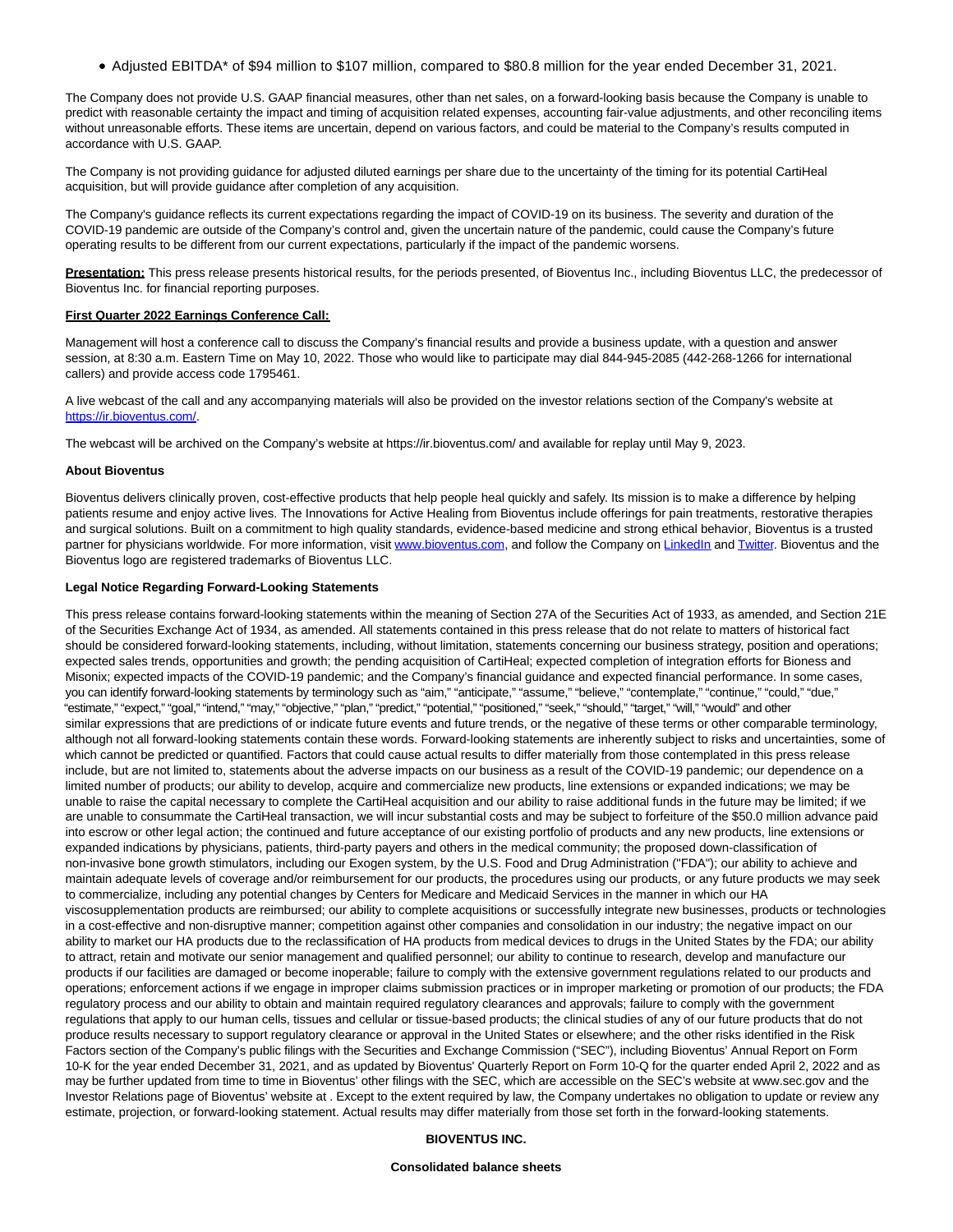# **As of April 2, 2022 and December 31, 2021 (Amounts in thousands, except share amounts) (unaudited)**

|                                                                                                        |                 | December 31,    |
|--------------------------------------------------------------------------------------------------------|-----------------|-----------------|
|                                                                                                        | April 2, 2022   | 2021            |
| <b>Assets</b>                                                                                          |                 |                 |
| Current assets:                                                                                        |                 |                 |
| Cash and cash equivalents                                                                              | \$<br>27,374    | \$<br>43,933    |
| Restricted cash                                                                                        | 5,280           | 5,280           |
| Accounts receivable, net                                                                               | 119,288         | 124,963         |
| Inventory                                                                                              | 64,691          | 61,688          |
| Prepaid and other current assets                                                                       | 28,762          | 27,239          |
| Total current assets                                                                                   | 245,395         | 263,103         |
| Restricted cash, less current portion                                                                  | 50,000          | 50,000          |
| Property and equipment, net                                                                            | 24,856          | 22,985          |
| Goodwill                                                                                               | 147,968         | 147,623         |
| Intangible assets, net                                                                                 | 681,369         | 695,193         |
| Operating lease assets                                                                                 | 18,738          | 17,186          |
| Deferred tax assets                                                                                    |                 | 481             |
| Investment and other assets                                                                            | 28,811          | 29,291          |
| <b>Total assets</b>                                                                                    | \$<br>1,197,137 | \$<br>1,225,862 |
| <b>Liabilities and Members' Equity</b>                                                                 |                 |                 |
| Current liabilities:                                                                                   |                 |                 |
| Accounts payable                                                                                       | \$<br>22,500    | \$<br>16,915    |
| <b>Accrued liabilities</b>                                                                             | 124,804         | 131,473         |
| Accrued equity-based compensation                                                                      |                 | 10,875          |
| Current portion of long-term debt                                                                      | 20,292          | 18,038          |
| Other current liabilities                                                                              | 3,926           | 3,558           |
| <b>Total current liabilities</b>                                                                       | 171,522         | 180,859         |
| Long-term debt, less current portion                                                                   | 348,039         | 339,644         |
| Deferred income taxes                                                                                  | 116,020         | 133,518         |
| Contingent consideration                                                                               | 16,598          | 16,329          |
| Other long-term liabilities                                                                            | 23,040          | 21,723          |
| <b>Total liabilities</b>                                                                               | 675,219         | 692,073         |
| <b>Stockholders' Equity:</b>                                                                           |                 |                 |
| Preferred stock, \$0.001 par value, 10,000,000 shares authorized, 0 shares issued                      |                 |                 |
| Class A common stock, \$0.001 par value 250,000,000 shares authorized as of April 2, 2022 and December |                 |                 |
| 31, 2021, 61,357,270 and 59,548,504 shares issued and outstanding as of April 2, 2022 and December 31, |                 |                 |
| 2021, respectively                                                                                     | 62              | 59              |
| Class B common stock, \$0.001 par value, 50,000,000 shares authorized, 15,786,737 shares issued and    |                 |                 |
| outstanding as of April 2, 2022 and December 31, 2021                                                  | 16              | 16              |
| Additional paid-in capital                                                                             | 467,940         | 465,272         |
| Accumulated deficit                                                                                    | (17, 879)       | (6,602)         |
| Accumulated other comprehensive (loss) income                                                          | (363)           | 179             |
| Total stockholders' equity attributable to Bioventus Inc.                                              | 449,776         | 458,924         |
| Noncontrolling interest                                                                                | 72,142          | 74,865          |
| Total stockholders' equity                                                                             | 521,918         | 533,789         |
| Total liabilities and stockholders' equity                                                             | \$<br>1,197,137 | \$<br>1,225,862 |
|                                                                                                        |                 |                 |

# **BIOVENTUS INC.**

# **Consolidated statements of operations and comprehensive (loss) income (Amounts in thousands, except share and per share data, unaudited)**

|                                                                                              | <b>Three Months Ended</b> |               |               |        |
|----------------------------------------------------------------------------------------------|---------------------------|---------------|---------------|--------|
|                                                                                              |                           | April 2, 2022 | April 3, 2021 |        |
| Net sales                                                                                    |                           | 117.290       | S             | 81.778 |
| Cost of sales (including depreciation and amortization of \$9,218 and \$5,236, respectively) |                           | 41,588        |               | 22,222 |
| Gross profit                                                                                 |                           | 75.702        |               | 59.556 |
| Selling, general and administrative expense                                                  |                           | 86.124        |               | 34.686 |
| Research and development expense                                                             |                           | 6.928         |               | 947    |
| Restructuring costs                                                                          |                           | 577           |               |        |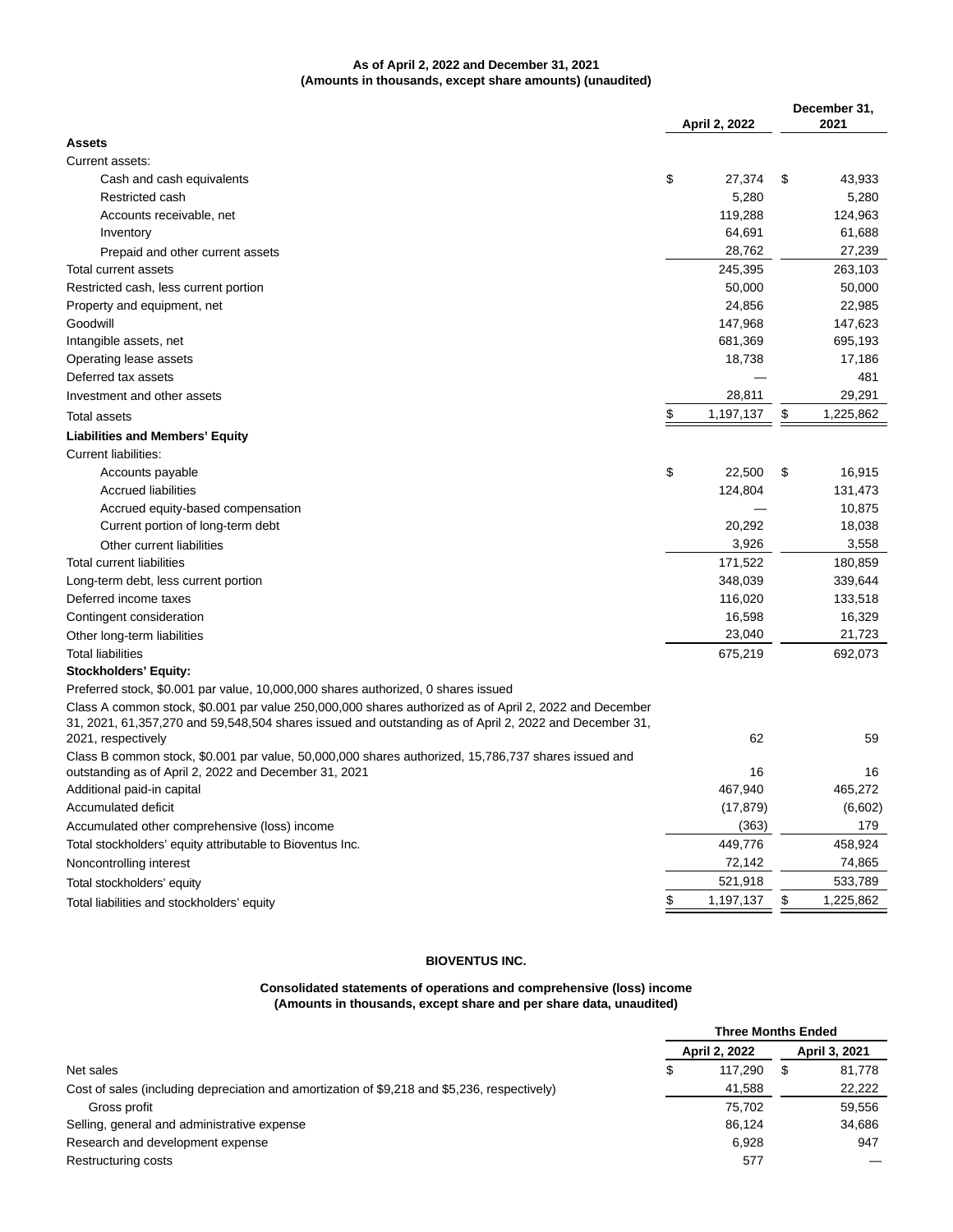| Change in fair value of contingent consideration                             | 269             |    |            |
|------------------------------------------------------------------------------|-----------------|----|------------|
| Depreciation and amortization                                                | 3,254           |    | 1,925      |
| Operating (loss) income                                                      | (21, 450)       |    | 21,998     |
| Interest income, net                                                         | (1,550)         |    | (2,876)    |
| Other expense                                                                | 38              |    | 419        |
| Other income                                                                 | (1, 512)        |    | (2, 457)   |
| (Loss) income before income taxes                                            | (19,938)        |    | 24,455     |
| Income tax benefit                                                           | (5, 132)        |    | (73)       |
| Net (loss) income                                                            | (14, 806)       |    | 24,528     |
| Loss attributable to noncontrolling interest                                 | 3,529           |    | 408        |
| Net (loss) income attributable to Bioventus Inc.                             | (11, 277)       | \$ | 24,936     |
| Net (loss) income                                                            | \$<br>(14, 806) | S  | 24,528     |
| Other comprehensive (loss) income, net of tax                                |                 |    |            |
| Change in foreign currency translation adjustments                           | (682)           |    | (1, 156)   |
| Comprehensive (loss) income                                                  | (15, 488)       |    | 23,372     |
| Comprehensive loss attributable to noncontrolling interest                   | 3,669           |    | 408        |
| Comprehensive (loss) income attributable to Bioventus Inc.                   | (11, 819)       | \$ | 23,780     |
| Loss per share of Class A common stock $(1)$ .                               |                 |    |            |
| Basic and diluted                                                            | (0.19)          | S  | (0.02)     |
| Weighted-average shares of Class A common stock outstanding <sup>(1)</sup> : |                 |    |            |
| Basic and diluted                                                            | 60,484,969      |    | 41,797,882 |

(1) Per share information for the three months ended April 3, 2021 represents loss per share of Class A common stock and weighted-average shares of Class A common stock outstanding from February 16, 2021 through April 3, 2021, the period following Bioventus Inc.'s initial public offering and related transactions described in Note 1. Organization and Note 8. Earnings per share within the Notes to the Unaudited Condensed Consolidated Financial Statements in the Company's Quarterly Report on Form 10-Q for the quarter ended April 2, 2022.

# **BIOVENTUS INC.**

# **Consolidated condensed statements of cash flows (Amounts in thousands, unaudited)**

|                                                                                 |    | <b>Three Months Ended</b> |    |               |
|---------------------------------------------------------------------------------|----|---------------------------|----|---------------|
|                                                                                 |    | April 2, 2022             |    | April 3, 2021 |
| <b>Operating activities:</b>                                                    |    |                           |    |               |
| Net (loss) income                                                               | \$ | (14,806)                  | \$ | 24,528        |
| Adjustments to reconcile net income to net cash from operating activities:      |    |                           |    |               |
| Depreciation and amortization                                                   |    | 12,479                    |    | 7,184         |
| Equity-based compensation                                                       |    | 4,889                     |    | (22, 412)     |
| Change in fair value of contingent consideration                                |    | 269                       |    |               |
| Change in fair value of Equity Participation Rights                             |    |                           |    | (2,774)       |
| Change in fair value of interest rate swap                                      |    | (3,924)                   |    | (1,565)       |
| Impairments related to variable interest entity                                 |    |                           |    |               |
| Deferred income taxes                                                           |    | (17,018)                  |    | 83            |
| Other, net                                                                      |    | 1,399                     |    | 583           |
| Changes in working capital                                                      |    | (4,307)                   |    | (23,669)      |
| Net cash from operating activities                                              |    | (21, 019)                 |    | (18,042)      |
| <b>Investing activities:</b>                                                    |    |                           |    |               |
| Acquisitions, net of cash acquired                                              |    | (236)                     |    | (45, 791)     |
| Purchase of property and equipment                                              |    | (2,960)                   |    | (1,370)       |
| Investments and acquisition of distribution rights                              |    | (1, 478)                  |    | 513           |
| Net cash from investing activities                                              |    | (4,674)                   |    | (46, 648)     |
| <b>Financing activities:</b>                                                    |    |                           |    |               |
| Proceeds from issuance of Class A common stock sold in initial public offering, |    |                           |    |               |
| net of underwriting discounts and offering costs                                |    |                           |    | 110,410       |
| Proceeds from issuance of Class A and B common stock                            |    | 2,080                     |    | 16            |
| Tax withholdings on equity-based compensation                                   |    | (3,352)                   |    |               |
| Borrowing on revolver                                                           |    | 15,000                    |    |               |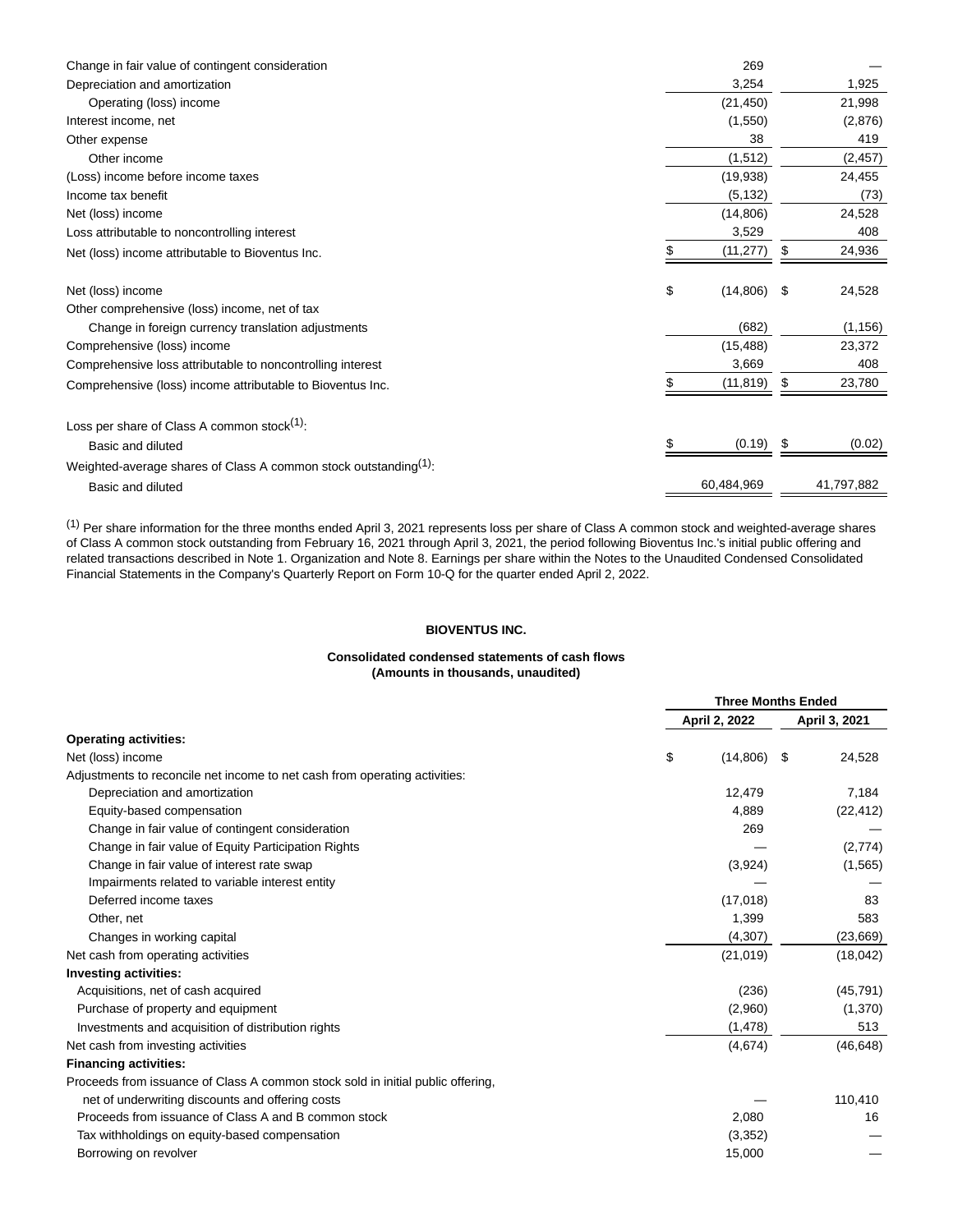| Payments on long-term debt                                                | (4,509)   | (3,750) |
|---------------------------------------------------------------------------|-----------|---------|
| Refunds from members                                                      |           | 854     |
| Other, net                                                                | (14)      | (4)     |
| Net cash from financing activities                                        | 9.205     | 107,526 |
| Effect of exchange rate changes on cash                                   | (71)      | (221)   |
| Net change in cash, cash equivalents and restricted cash                  | (16, 559) | 42.615  |
| Cash, cash equivalents and restricted cash at the beginning of the period | 99.213    | 86,839  |
| Cash, cash equivalents and restricted cash at the end of the period       | 82,654    | 129.454 |
|                                                                           |           |         |

## **Use of Non-GAAP Financial Measures**

# **Net Sales and International Net Sales Growth on a Constant Currency Basis**

Net Sales and International Net Sales Growth on a Constant Currency Basis are non-GAAP measures, which are calculated by translating current and prior year results at the same foreign currency exchange rate. Constant currency can be presented for numerous GAAP measures, but is most commonly used by management to facilitate the comparison sales in foreign currencies to prior periods and analyze net sales performance without the impact of changes in foreign currency exchange rates.

### **Organic Revenue Growth**

The Company defines the term "organic revenue" as revenue in the stated period excluding the impact from business acquisitions and divestitures. The Company uses the related term "organic revenue growth" to refer to the financial performance metric of comparing the stated period organic revenue with the reported revenue of the corresponding period in the prior year. The Company believes that these non-GAAP financial measures, when taken together with our GAAP financial measures, allows the Company and its investors to better measure the Company's performance and evaluate long-term performance trends. Organic revenue growth also facilitates easier comparisons of the Company's performance with prior and future periods and relative comparisons to its peers. The Company excludes the effect of acquisitions and divestitures because these activities can have a significant impact on the Company's reported results, which the Company believes makes comparisons of long-term performance trends difficult for management and investors.

# **Adjusted EBITDA, Non-GAAP Gross Profit, Non-GAAP Gross Margin, Non-GAAP Operating Income, Non-GAAP Operating Expense, Non-GAAP Operating Margin, Non-GAAP Net Income, and Non-GAAP Earnings per share of Class A Common Stock.**

We present Adjusted EBITDA, Non-GAAP Gross Profit, Non-GAAP Gross Margin, Non-GAAP Operating Income, Non-GAAP Operating Expense, Non-GAAP Operating Margin, Non-GAAP Net Income, and Non-GAAP Earnings per share of Class A Common Stock, all non-GAAP financial measures, to supplement our financial reporting, because we believe these measures are useful indicators of our operating performance. We revised our prior year presentation of our Non-GAAP measures to condense the adjustments in order to simplify the presentation. Prior periods have been recast to conform to the current period.

We define Adjusted EBITDA as net income (loss) from continuing operations before depreciation and amortization, provision of income taxes and interest expense (income), adjusted for the impact of certain cash, non-cash and other items that we do not consider in our evaluation of ongoing operating performance. These items include acquisition and related costs, restructuring and succession charges, equity compensation, equity loss in unconsolidated investments, foreign currency impact, and other items. See the table below for a reconciliation of net income to Adjusted EBITDA. Our management uses Adjusted EBITDA principally as a measure of our operating performance and believes that Adjusted EBITDA is useful to our investors because it is frequently used by securities analysts, investors and other interested parties often use it in their evaluation of the operating performance of companies in industries similar to ours. Our management also uses Adjusted EBITDA for planning purposes, including the preparation of our annual operating budget and financial projections.

Our management uses Non-GAAP Gross Profit, Non-GAAP Gross Margin, Non-GAAP Operating Income, Non-GAAP Operating Expense, Non-GAAP Operating Margin and Non-GAAP Net Income principally as measures of our operating performance and believe that these non-GAAP financial measures are useful to better understand the long term performance of our core business and to facilitate comparison of our results to those of peer companies. Our management also uses these non-GAAP financial measures for planning purposes, including the preparation of our annual operating budget and financial projections.

We define Non-GAAP Gross Profit as gross profit, adjusted for the impact of certain cash, non-cash and other items that we do not consider in our evaluation of ongoing operating performance. These items include depreciation and amortization included in the cost of goods sold and acquisition and related costs in the cost of goods sold. We define Non-GAAP Gross Margin as Non-GAAP Gross Profit divided by net sales. See the table below for a reconciliation of gross profit and gross margin to Non-GAAP Gross Profit and Non-GAAP Gross Margin.

We define Non-GAAP Operating Income as operating income, adjusted for the impact of certain cash, non-cash and other items that we do not consider in our evaluation of ongoing operating performance. These items include depreciation and amortization, acquisition and related costs, restructuring and succession charges, and other items. Non-GAAP Operating Margin is defined as Non-GAAP Operating Income divided by net sales. See the table below for a reconciliation of Operating Income and operating margin to Non-GAAP Operating Income and Non-GAAP Operating Margin.

We define Non-GAAP Operating Expense as operating expenses, adjusted to exclude certain cash, non-cash and other items that we do not consider in our evaluation of ongoing operating performance. These items include depreciation and amortization, acquisition and related costs, restructuring and succession charges, and other items. See the table below for a reconciliation of Operating Expenses to Non-GAAP Operating Expenses.

We define Non-GAAP Net Income as Net Income, adjusted for the impact of certain cash, non-cash and other items that we do not consider in our evaluation of ongoing operating performance. These items include depreciation and amortization, acquisition and related costs, restructuring and succession charges, other items, and the tax effect of adjusting items. Starting in the fourth quarter of 2021, we revised our presentation of Non-GAAP Net Income to include the income tax effect of adjusting items. The income tax effect was calculated by applying management's expectation of a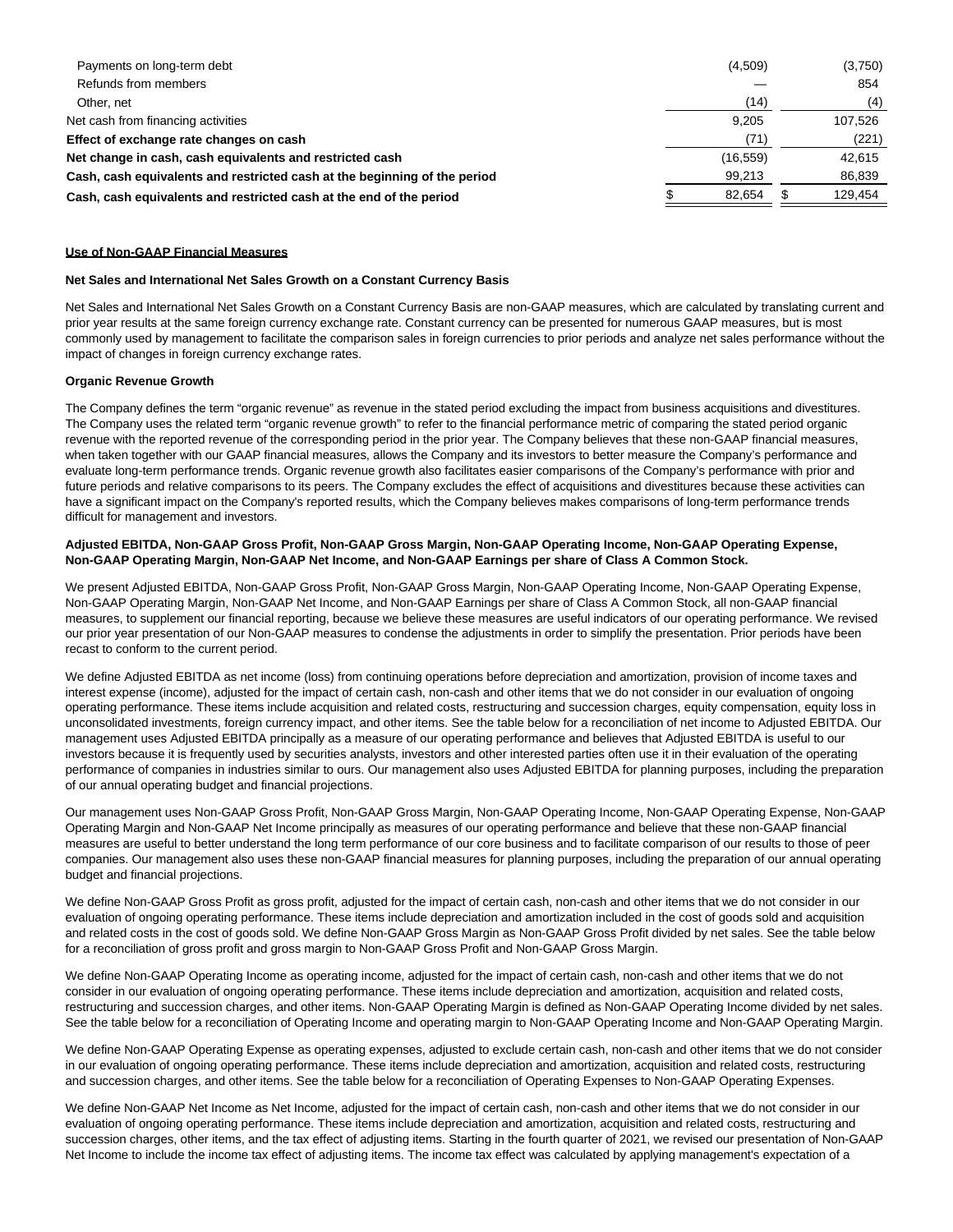long-term normalized effective tax rate to the adjusting items. Prior period presentation has been recast to conform to current period presentation. See the table below for a reconciliation of Net Income to Non-GAAP Net Income.

We define Non-GAAP Earnings per Class A share as Earnings per Class A share, adjusted for the impact of certain cash, non-cash and other items that we do not consider in our evaluation of ongoing operating performance. These items include depreciation and amortization, acquisition and related costs, restructuring and succession charges, other items, and the tax effect of adjusting items divided by weighted average number of shares of Class A common stock outstanding during the period. Starting in the fourth quarter of 2021, we revised our presentation of Non-GAAP Earnings per Class A share to include the income tax effect of adjusting items. The income tax effect was calculated by applying management's expectation of a long-term normalized effective tax rate to the adjusting items. Prior period presentation has been recast to conform to current period presentation. See the table below for a reconciliation of loss per Class A share to Non-GAAP Earnings per Class A share.

### **Reconciliation of Net (Loss) Income to Adjusted EBITDA (unaudited)**

|                                                          | <b>Three Months Ended</b> |    |           |  |  |  |  |
|----------------------------------------------------------|---------------------------|----|-----------|--|--|--|--|
| (\$, thousands)                                          | April 2, 2022             |    |           |  |  |  |  |
| Net (loss) income                                        | \$<br>(14, 806)           | \$ | 24,528    |  |  |  |  |
| Interest income, net                                     | (1,550)                   |    | (2,876)   |  |  |  |  |
| Income tax benefit                                       | (5, 132)                  |    | (73)      |  |  |  |  |
| Depreciation and amortization <sup>(a)</sup>             | 12,479                    |    | 7,184     |  |  |  |  |
| Acquisition and related costs <sup>(b)</sup>             | 7,403                     |    | 3,196     |  |  |  |  |
| Restructuring and succession charges <sup>(c)</sup>      | 577                       |    | 157       |  |  |  |  |
| Equity compensation <sup>(d)</sup>                       | 4,889                     |    | (22, 412) |  |  |  |  |
| Equity loss in unconsolidated investments <sup>(e)</sup> | 401                       |    | 469       |  |  |  |  |
| Foreign currency impact <sup>(f)</sup>                   | (61)                      |    | (52)      |  |  |  |  |
| Other items $(9)$                                        | 2,911                     |    | 949       |  |  |  |  |
| <b>Adjusted EBITDA</b>                                   | 7,111                     |    | 11,070    |  |  |  |  |

(a) Includes for the three months ended April 2, 2022 and April 3, 2021, respectively, depreciation and amortization of \$9,218 and \$5,236 in cost of sales and \$3,261 and \$1,948 in operating expenses presented in the consolidated statements of operations and comprehensive (loss) income. (b) Includes acquisition and integration costs related to completed acquisitions, amortization of inventory step-up associated with acquired entities, and changes in fair value of contingent consideration.

(c) Costs incurred during 2022 were the result of adopting acquisition related restructuring plans to reduce headcount, reorganize management structure and to consolidate certain facilities. Costs in 2021 primarily related to executive transitions.

(d) The three months ended April 2, 2022 includes compensation expense resulting from awards granted under the Company's equity based compensation plans. The three months ended April 3, 2021 primarily includes the change in fair value of the liability-classified awards granted under the Management incentive plan (MIP) prior to the IPO, partially offset by compensation expense resulting from awards granted under the Company's equity based compensation plans in effect after its IPO.

(e) Includes CartiHeal equity investment losses.

(f) Includes realized and unrealized gains and losses from fluctuations in foreign currency.

(g) Other items primarily includes charges associated with strategic transactions, such as potential acquisitions, and public company preparation costs, which primarily includes accounting and legal fees.

# **Reconciliation of Other Reported GAAP Measures to Non-GAAP Measures**

| Three Months Ended April 2, 2022                    | <b>Gross Profit</b>                    |   | Operating<br><b>Expenses</b>                    |    | Operating<br><b>Income</b>                    |   | <b>Net</b><br>Income/Loss            |   | EPS <sup>(f)</sup>  |
|-----------------------------------------------------|----------------------------------------|---|-------------------------------------------------|----|-----------------------------------------------|---|--------------------------------------|---|---------------------|
| <b>Reported GAAP measure</b>                        | \$<br>75,702                           | S | 97,152 \$                                       |    | (21, 450)                                     | S | $(14,806)$ \$                        |   | (0.19)              |
| <b>Reported GAAP margin</b>                         | 64.5%                                  |   |                                                 |    | $(18.3)\%$                                    |   |                                      |   |                     |
| Depreciation and amortization <sup>(a)</sup>        | 9,218                                  |   | 3,261                                           |    | 12,479                                        |   | 12,479                               |   | 0.16                |
| Acquisition and related costs <sup>(b)</sup>        | 4.205                                  |   | 3.198                                           |    | 7.403                                         |   | 7,403                                |   | 0.10                |
| Restructuring and succession charges <sup>(c)</sup> |                                        |   | 577                                             |    | 577                                           |   | 577                                  |   | 0.01                |
| Other items <sup>(d)</sup>                          |                                        |   | 2,911                                           |    | 2,911                                         |   | 2,911                                |   | 0.04                |
| Tax effect of adjusting items <sup>(e)</sup>        |                                        |   |                                                 |    |                                               |   | (5,803)                              |   | (0.08)              |
| <b>Non-GAAP measure</b>                             | 89,125                                 |   | 87,205                                          | S. | 1,920                                         |   | 2,761                                | S | 0.04                |
| Non-GAAP margin                                     | 76.0%                                  |   |                                                 |    | 1.6%                                          |   |                                      |   |                     |
|                                                     | <b>Non-GAAP</b><br><b>Gross Margin</b> |   | <b>Non-GAAP</b><br>Operating<br><b>Expenses</b> |    | <b>Non-GAAP</b><br>Operating<br><b>Income</b> |   | <b>Non-GAAP</b><br><b>Net Income</b> |   | <b>Adjusted EPS</b> |

| Three Months Ended April 3, 2021 | <b>Gross Profit</b> |  | <b>Operating</b><br><b>Expenses</b> | Operating<br>Income |        | Net Income |        |  | EPS <sup>(f)</sup> |  |
|----------------------------------|---------------------|--|-------------------------------------|---------------------|--------|------------|--------|--|--------------------|--|
| <b>Reported GAAP measure</b>     | 59.556              |  | 37.558 \$                           |                     | 21.998 |            | 24.528 |  | (0.02)             |  |
| <b>Reported GAAP margin</b>      | 72.8%               |  |                                     |                     | 26.9%  |            |        |  |                    |  |